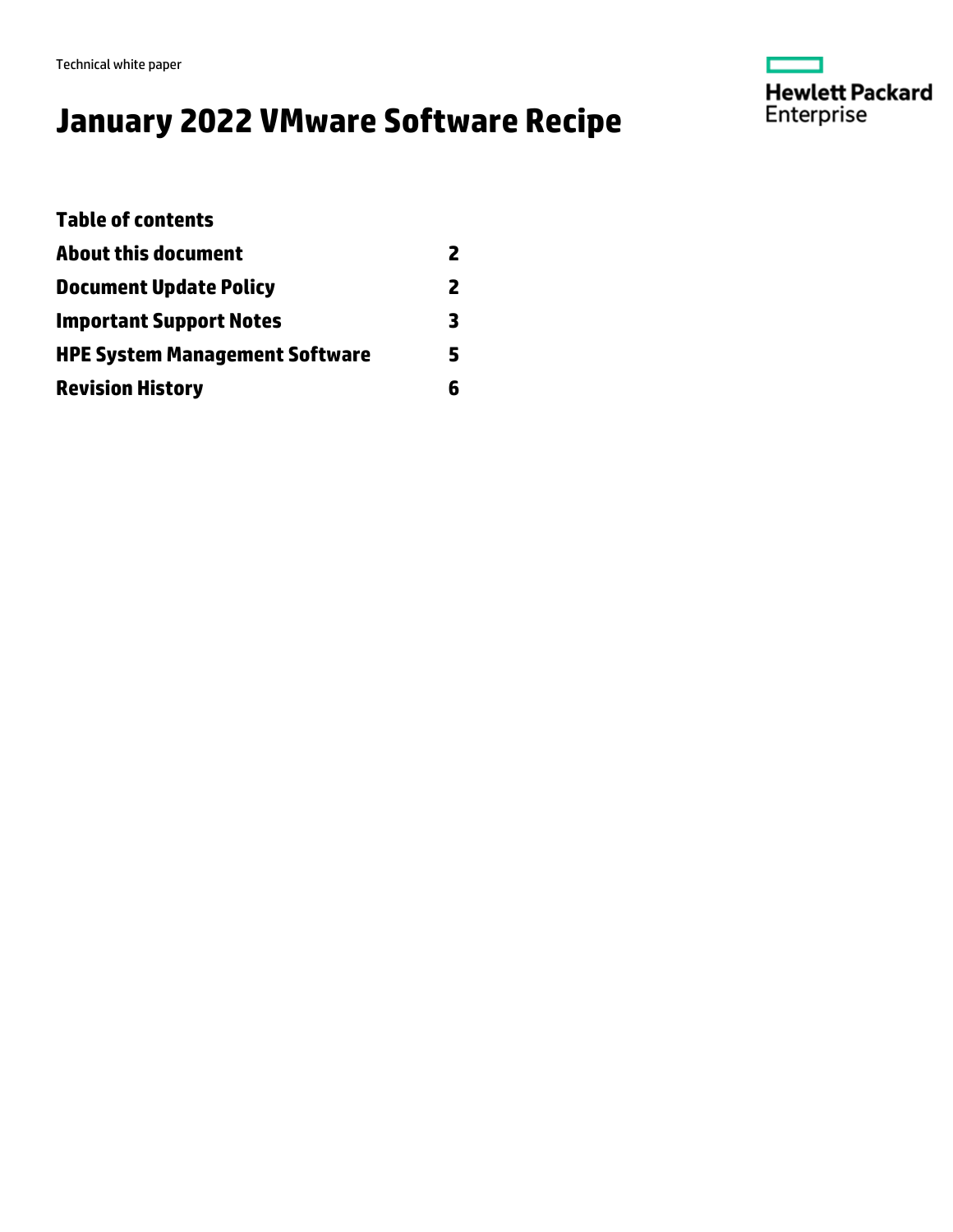## <span id="page-1-0"></span>**About this document**

This document is for the person who installs, administers, and troubleshoots servers, Virtual Connect and storage systems. HPE assumes you are qualified in the servicing of computer equipment and trained in recognizing hazards in products with hazardous energy levels.

This document does not apply to HPE Superdome servers. For information on HPE Superdome, see the following links:

- [HPE Integrity Superdome X](https://h20195.www2.hpe.com/V2/GetDocument.aspx?docname=4AA6-5018ENW)
- [HPE Superdome Flex](https://h20195.www2.hpe.com/v2/GetDocument.aspx?docname=a00043141enw)

Information on HPE Synergy supported VMware ESXi OS releases, HPE ESXi Custom Images and HPE Synergy SPPs is available at:

• **[VMware OS Support Tool for HPE Synergy](https://techhub.hpe.com/eginfolib/synergy/sw_release_info/VMware_Support.html)** 

For more information on HPE Synergy Software Releases, see the following link:

[HPE Synergy Software Releases -](http://www.hpe.com/info/synergy-sw-release-information) Overview

### <span id="page-1-1"></span>**Document Update Policy**

A new version of this recipe will be published when a new HPE Service Pack for ProLiant (SPP) is published, when a new HPE Maintenance Supplement Bundle (MSB) is published, when VMware publishes a new OS Release (e.g. 6.7) or when VMware publishes a new update release (e.g. 6.7 U1).

A Customer Notice will be released to notify customers of a newly published Recipe document. To sign up to receive Customer Notice notifications please see the instructions below:

- Go t[o http://www.hpe.com/info/myadvisory](http://www.hpe.com/info/myadvisory)
- In the "Choose a product category" search for "VMware vSphere Software"
- In the search results, select " VMware vSphere Software"
- Select "Add select products"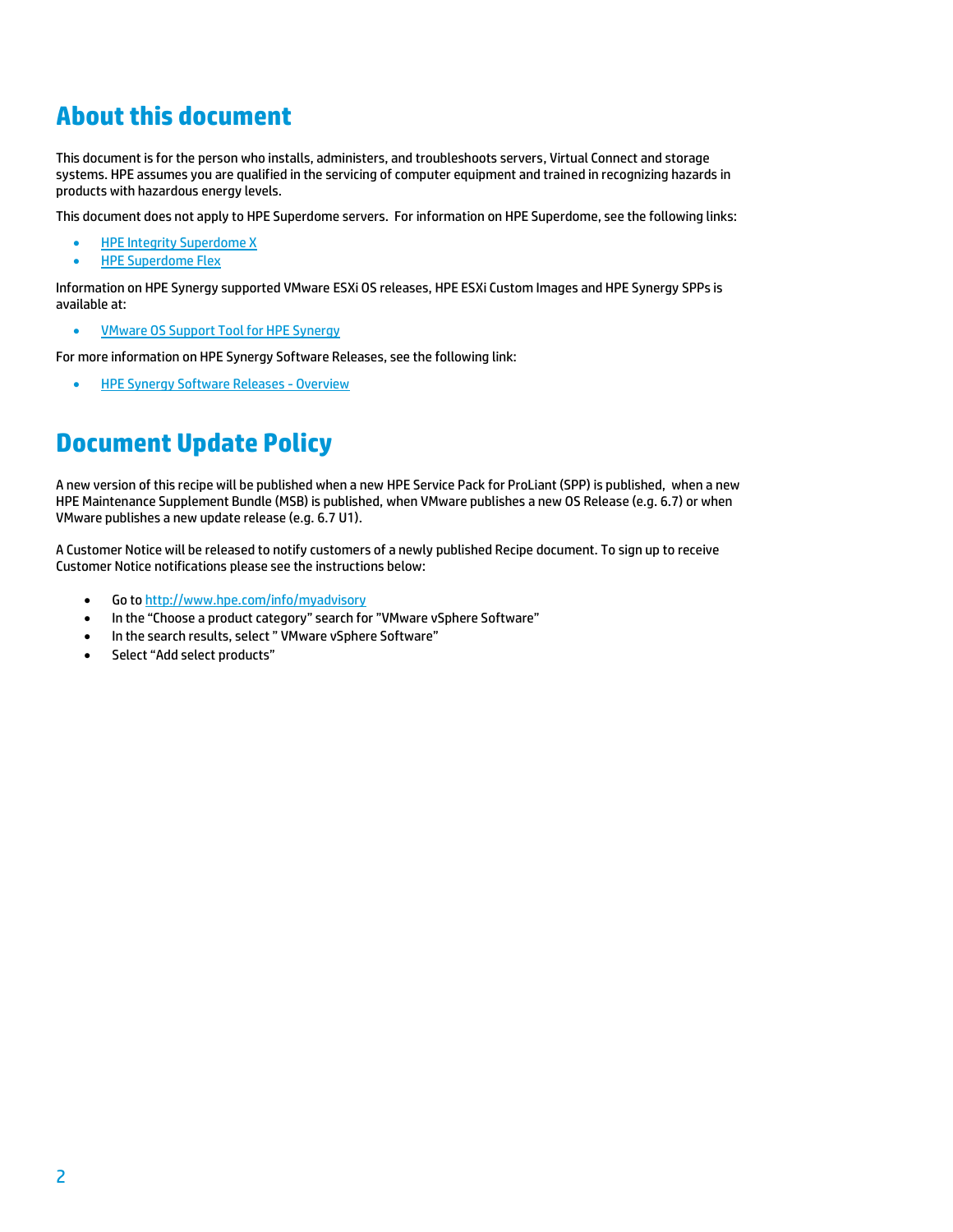### <span id="page-2-0"></span>**Important Support Notes**

This document provides information for using VMware vSphere 7.0 Update 3c and VMware vSphere 6.x OS releases in conjunction with the Service Pack for ProLiant (SPP) Version 2021.10.0.

For information on how to deploy and update VMware vSphere using the VUP or the SPP, vibsdepot and the HPE Custom Image, see [Deploying and Updating vSphere on HPE Servers.](https://h20195.www2.hpe.com/v2/Getdocument.aspx?docname=a00061651enw)

Review the SPP and VUP Component Notes o[n http://vibsdepot.hpe.com/VMwareSPPComponentReleaseNotes](http://vibsdepot.hpe.com/VMwareSPPComponentReleaseNotes) to find which firmware and driver components are included in the SPP and the VUP.

Review the vibsdepot directories to find the drivers and software included in the HPE Custom Images.

For the alignment of SPP versions to vibsdepot release directories for pre-Gen9 see: [http://vibsdepot.hpe.com/mapping/SPP-HPE\\_Custom-Image-vibsdepot-mapping-pre-Gen9.pdf](http://vibsdepot.hpe.com/mapping/SPP-HPE_Custom-Image-vibsdepot-mapping-pre-Gen9.pdf)

For the alignment of SPP versions to vibsdepot release directories for Gen9 and newer see: [http://vibsdepot.hpe.com/mapping/SPP-HPE\\_Custom-Image-vibsdepot-mapping-Gen9-later.pdf](http://vibsdepot.hpe.com/mapping/SPP-HPE_Custom-Image-vibsdepot-mapping-Gen9-later.pdf)

Review the **SPP Support Statement** document to understand the support policy for the VUP releases. The drivers in the VUP and SPP are also included in the HPE Custom image, available from VMware.com or available on HPE's vibsdepot ( [6.5,](http://vibsdepot.hpe.com/hpe/oct.26.2021/esxi-650-devicedrivers) [6.7](http://vibsdepot.hpe.com/hpe/nov2021/esxi-670-devicedrivers) [,7.0](https://vibsdepot.hpe.com/hpe/jan2022/esxi-700-devicedrivers) ) for this release. The system management software is included in the HPE Custom Image, available from hpe.com or available on HPE's vibsdepot [\(6.5,](http://vibsdepot.hpe.com/hpe/oct.26.2021/esxi-650-bundles) [6.7](http://vibsdepot.hpe.com/hpe/nov2021/esxi-670-bundles) an[d 7.0\)](https://vibsdepot.hpe.com/hpe/jan2022/esxi-700-bundles) for this release.

VMware vSphere 7.0 Update 3c, VMware vSphere 6.7 Update 3, VMware vSphere 6.7 Update 2, VMware vSphere 6.5 Update 3, and VMware vSphere 6.5 Update 2 are the VMware Releases that have been tested against Service Pack for ProLiant (SPP) version 2021.10.0.

**Note**: The Gen10 Service Pack for ProLiant (SPP) Version 2021.10.0 includes driver, SW and online FW components for Gen10 and Gen10 Plus servers running VMware vSphere 7.0U3c, 7.0U2, 6.5U3 and 6.7U3. The Gen9 Service Pack for ProLiant (SPP) Version 2021.10.0 includes driver, SW and online FW components for Gen 9 servers running VMware vSphere 7.0U3c, 6.5 and 6.7.

**For Driver and Software versions**: Please view th[e HPE customized image contents](http://h20565.www2.hpe.com/hpsc/doc/public/display?docId=c04430318) page.

**For FW versions:** Please view the [http://vibsdepot.hpe.com/VMwareSPPComponentReleaseNotes.](http://vibsdepot.hpe.com/VMwareSPPComponentReleaseNotes)

For the list of HPE Custom ISO's that are supported with SPP 2021.10.0 please see table below.

| <b>OS Version</b>     | <b>HPE Custom Image</b>                                                             | <b>HPE Custom</b><br>Image<br><b>Identifier</b> | <b>Driver Updates</b>                                                                          | <b>Software Updates</b>                                                                 |
|-----------------------|-------------------------------------------------------------------------------------|-------------------------------------------------|------------------------------------------------------------------------------------------------|-----------------------------------------------------------------------------------------|
| vSphere 7.0 Update 3c | <b>HPE Custom Image</b><br>for VMware vSphere<br>7.0 Update 3c (27<br>January 2022) | HPE-Custom-<br>AddOn_703.0.0.<br>10.8.1         | No driver updates required.                                                                    | No software updates required.                                                           |
| vSphere 7.0 Update 2  | <b>HPE Custom Image</b><br>for VMware vSphere<br>7.0 Update 2 (04<br>May 2021)      | oem-build-<br>702.0.0.10.7.0                    | <b>Driver Updates are required</b><br>Required drivers are available<br>from:                  | Software updates are required<br>Required software is available<br>from:                |
|                       |                                                                                     |                                                 | Gen10 and Gen9 SPPs 2021.10.0<br>at:<br>www.hpe.com/servers/spp/downl<br>oad                   | Gen10 and Gen9 SPPs<br>2021.10.0 at:<br>www.hpe.com/servers/spp/dow<br><b>nload</b>     |
|                       |                                                                                     |                                                 | Offline bundles updates at:<br>http://vibsdepot.hpe.com/hpe/jan<br>2022/esxi-700-devicedrivers | Offline bundle updates at:<br>http://vibsdepot.hpe.com/hpe/j<br>an2022/esxi-700-bundles |
| vSphere 6.7 Update 3  | <b>HPE Custom Image</b><br>for VMware vSphere<br>6.7 Update 3 (26<br>November 2021) | oem-build-<br>670.U3.10.8.1                     | No driver updates required.                                                                    | No software updates required.                                                           |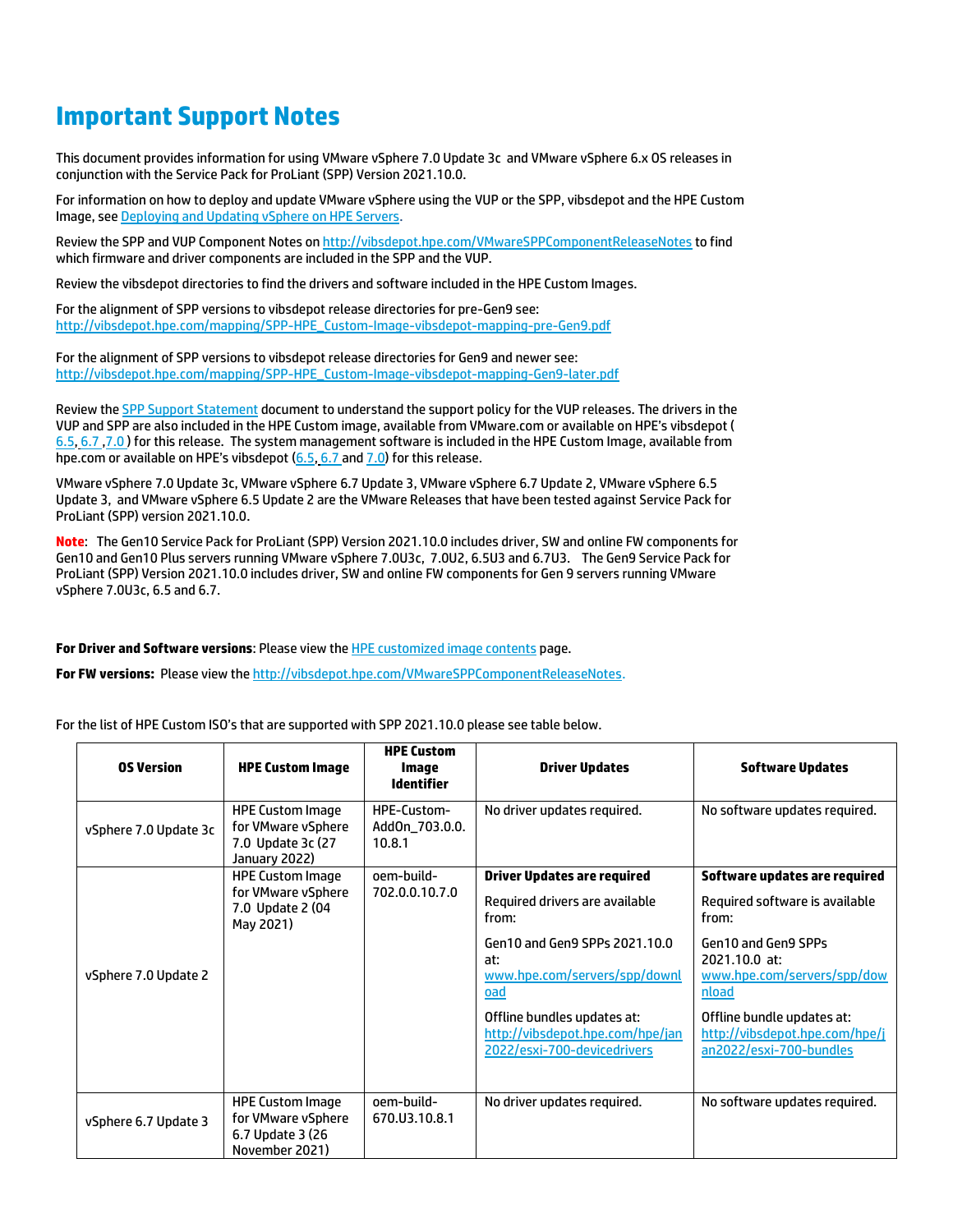| vSphere 6.7 Update 2 | <b>HPE Custom Image</b><br>for VMware vSphere<br>6.7 Update 2 (11<br>April 2019)   | oem-build-<br>670.U2.10.4.1 | <b>Driver Updates are required</b>                                                                 | Software updates are required                                                               |
|----------------------|------------------------------------------------------------------------------------|-----------------------------|----------------------------------------------------------------------------------------------------|---------------------------------------------------------------------------------------------|
|                      |                                                                                    |                             | Required drivers are available<br>from:                                                            | Required software is available<br>from:                                                     |
|                      |                                                                                    |                             | VUM online updates at:<br>http://vibsdepot.hpe.com/hpe/no<br>v2021/index-drv.xml                   | VUM online updates at:<br>http://vibsdepot.hpe.com/hpe/<br>nov2021/index.xml                |
|                      |                                                                                    |                             | Offline bundles updates at:<br>http://vibsdepot.hpe.com/hpe/no<br>v2021/esxi-670-devicedrivers     | Offline bundle updates at:<br>http://vibsdepot.hpe.com/hpe/<br>nov2021/esxi-670-bundles     |
|                      |                                                                                    |                             | Gen10 and Gen9 SPPs 2021.10.0<br>at:<br>www.hpe.com/servers/spp/downl<br>oad                       | Gen10 and Gen9 SPPs<br>2021.10.0 at:<br>www.hpe.com/servers/spp/dow<br>nload                |
| vSphere 6.5 Update 3 | <b>HPE Custom Image</b><br>for VMware vSphere<br>6.5 Update 3 (26<br>October 2021) | oem-build-<br>650.U3.10.8.0 | No driver updates required.                                                                        | No software updates required.                                                               |
|                      | <b>HPE Custom Image</b>                                                            | oem-build-                  | <b>Driver Updates are required</b>                                                                 | Software updates are required                                                               |
| vSphere 6.5 Update 2 | for VMware vSphere<br>6.5 Update 2 (01<br>April 2019)                              | 650.U2.10.4.0               | Required drivers are available<br>from:                                                            | Required software is available<br>from:                                                     |
|                      |                                                                                    |                             | VUM online updates at:<br>http://vibsdepot.hpe.com/hpe/oct<br>.26.2021/index-drv.xml               | VUM online updates at:<br>http://vibsdepot.hpe.com/hpe/<br>oct.26.2021/index.xml            |
|                      |                                                                                    |                             | Offline bundles updates at:<br>http://vibsdepot.hpe.com/hpe/oct<br>.26.2021/esxi-650-devicedrivers | Offline bundle updates at:<br>http://vibsdepot.hpe.com/hpe/<br>oct.26.2021/esxi-650-bundles |
|                      |                                                                                    |                             | Gen10 and Gen9 SPPs 2021.10.0<br>at:<br>www.hpe.com/servers/spp/downl<br>oad                       | Gen10 and Gen9 SPPs<br>2021.10.0 at:<br>www.hpe.com/servers/spp/dow<br>nload                |

#### **Notes:**

Gen10 SPP version 2021.10.0 supports use with vLCM/HSM with vSphere 7.0U2 (OneView HSM only) and 7.0U3c (OneView and iLO Amplifier HSM). For more information, se[e http://vibsdepot.hpe.com/customimages/Valid-vLCM-](http://vibsdepot.hpe.com/customimages/Valid-vLCM-Combos.pdf)[Combos.pdf.](http://vibsdepot.hpe.com/customimages/Valid-vLCM-Combos.pdf)

Software and drivers in the<http://vibsdepot.hpe.com/hpe/jan2022> release directories matches the Gen10 SPP version 2021.10.0 SPP a[t https://www.hpe.com/global/swpublishing/MTX-47182ec74e7647138acbe2c5a5](https://www.hpe.com/global/swpublishing/MTX-47182ec74e7647138acbe2c5a5) and the Gen9 SPP version 2021.10.0 SPP at <https://www.hpe.com/global/swpublishing/MTX-dd8a257eca984bd2aa5157c4c1> with some exceptions as described in [http://vibsdepot.hpe.com/mapping/SPP-HPE\\_Custom-Image-vibsdepot-mapping-Gen9](http://vibsdepot.hpe.com/mapping/SPP-HPE_Custom-Image-vibsdepot-mapping-Gen9-later.pdf) [later.pdf.](http://vibsdepot.hpe.com/mapping/SPP-HPE_Custom-Image-vibsdepot-mapping-Gen9-later.pdf)

For a complete reference on which HPE Server models support which version of VMware OS, you can access the HPE Server Support Matrix from th[e HPE website](http://h17007.www1.hpe.com/us/en/enterprise/servers/supportmatrix/vmware.aspx#.WWPmFojytaQ) here. This recipe should be used in conjunction with the HPE Server Support Matrix to build a supported HW and SW configuration.

A new version of this document will be published when a new HPE Service Pack for ProLiant (SPP) is published, when a new HPE Maintenance Supplement Bundle (MSB) is published, when VMware publishes a new OS Release (e.g. 6.7) or when VMware publishes a new update release (e.g. 6.7 U1).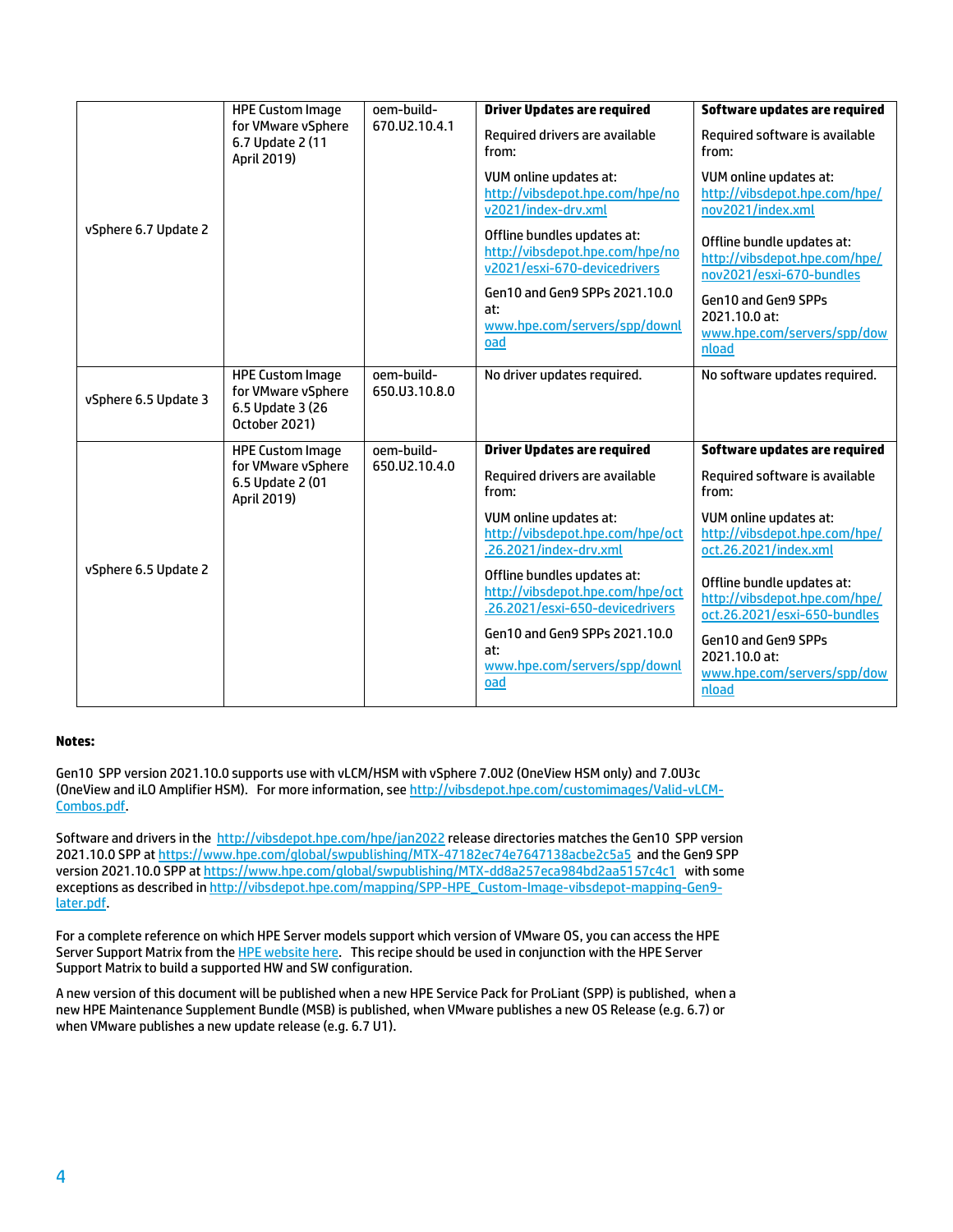## <span id="page-4-0"></span>**HPE System Management Software**

| <b>Product</b>                                                                      | <b>ESXi Versions</b>        | <b>Current Version</b><br><b>Supported</b> | <b>Current Offline Bundle</b>                                                |
|-------------------------------------------------------------------------------------|-----------------------------|--------------------------------------------|------------------------------------------------------------------------------|
| HPE Agentless Management Bundle for vSphere 7.0 for<br>Gen10                        | vSphere 7.0U1               | 701.11.8.0                                 | amsdComponent_701.11.8.0.15-<br>1_18612107.zip                               |
| HPE Agentless Management Bundle for vSphere 7.0 for<br>Gen9                         | vSphere 7.0U1               | 701.11.8.0                                 | amshelprComponent_701.11.8.0.12-<br>1 18567695.zip                           |
| HPE ESXi Utilities Offline Bundle for VMware vSphere 7.0                            | vSphere 7.0                 | 10.8.0                                     | HPE-Utility-Component_10.8.0.700-<br>22_18497760.zip                         |
| HPE iLO Native Driver for Vmware vSphere 7.0                                        | vSphere 7.0                 | 700.10.7.5                                 | ilo-driver 700.10.7.5.2-<br>10EM.700.1.0.15843807_17856914.zip               |
| HPE CRU Native Driver for Vmware vSphere 7.0                                        | vSphere 7.0                 | 700.10.16                                  | cru_driver_700.10.16_10EM.700.0.0.1482893<br>9_signed_component_15675715.zip |
| HPE Smart Storage Administrator CLI of vSphere 7.0                                  | vSphere 7.0                 | 5.20.8.0                                   | hpessacli-component_5.20.8.0-<br>7.0.0_18545638.zip                          |
| HPE Integrated Smart Update Tools for vSphere 7.0                                   | vSphere 7.0                 | 701.2.9.0                                  | sutComponent_701.2.9.0.21-0-<br>signed_component-18608822.zip                |
| HPE SMX Provider Component for vSphere 7.0                                          | vSphere 7.0                 | 700.03.16.00                               | smxProvider_700.03.16.00_1_.12_1482893<br>9_signed_component_1567546.zip     |
| HPE Fiber Channel and Storage Enablement Component for<br>vSphere 7.0               | vSphere 7.0                 | 700.3.8.0                                  | fc-enablement-component_700.3.8.0.6-<br>1_18506758.zip                       |
| HPE Virtual NIC Enablement Component for vSphere 7.0 U1                             | vSphere 7.0U1               | 700.2.00                                   | vnic-enablement-component_700.2.00.6-<br>1 18565209.zip                      |
| HPE Restful Interface Tool for vSphere 7.0                                          | vSphere 7.0                 | 700.3.3.0                                  | ilorest-component 700.3.3.0.3-<br>15843807_18625941.zip                      |
| HPE ESXi Offline Bundle for VMware vSphere 6.7 for Gen9                             | vSphere 6.7                 | 3.8.0                                      | esxi6.7uX-mqmt-bundle-qen9.3.8.0.12-1.zip                                    |
| HPE Agentless Management Service Offline Bundle for<br>VMware vSphere 6.7 for Gen10 | vSphere 6.7                 | 11.8.0                                     | ams-esxi6.7-bundle-gen10.11.8.0.15-1.zip                                     |
| HPE ESXi Utilities Offline Bundle for VMware vSphere 6.7                            | vSphere 6.7                 | 10.8.0                                     | HPE-Utility-Component_10.8.0.670-26.zip                                      |
| HPE Integrated Smart Update Tool for VMware vSphere 6.7                             | vSphere 6.7                 | 2.9.0.0                                    | sut-esxi6.7-offline-bundle-2.9.0.0-21.zip                                    |
| HPE Restful Interface Tool for vSphere 6.7 and 6.5                                  | vSphere 6.7,<br>vSphere 6.5 | 650.3.3.0                                  | ilorest-650.3.3.0.2-4240417-offline bundle-<br>18625961.zip                  |
| HPE ESXi Offline Bundle for VMware vSphere 6.5 for Gen9                             | vSphere 6.5                 | 3.8.0                                      | esxi6.5uX-mqmt-bundle-gen9.3.8.0.12-1.zip                                    |
| HPE Agentless Management Service Offline Bundle for<br>VMware vSphere 6.5 for Gen10 | vSphere 6.5                 | 11.8.0                                     | ams-esxi6.5-bundle-gen10.11.8.0.15-1.zip                                     |
| HPE ESXi Utilities Offline Bundle for VMware vSphere 6.5                            | vSphere 6.5                 | 10.8.0                                     | HPE-Utility-Component_10.8.0.650-26.zip                                      |
| HPE Integrated Smart Update Tool for VMware vSphere 6.5                             | vSphere 6.5                 | 2.9.0.0                                    | sut-esxi6.5-offline-bundle-2.9.0.0-19.zip                                    |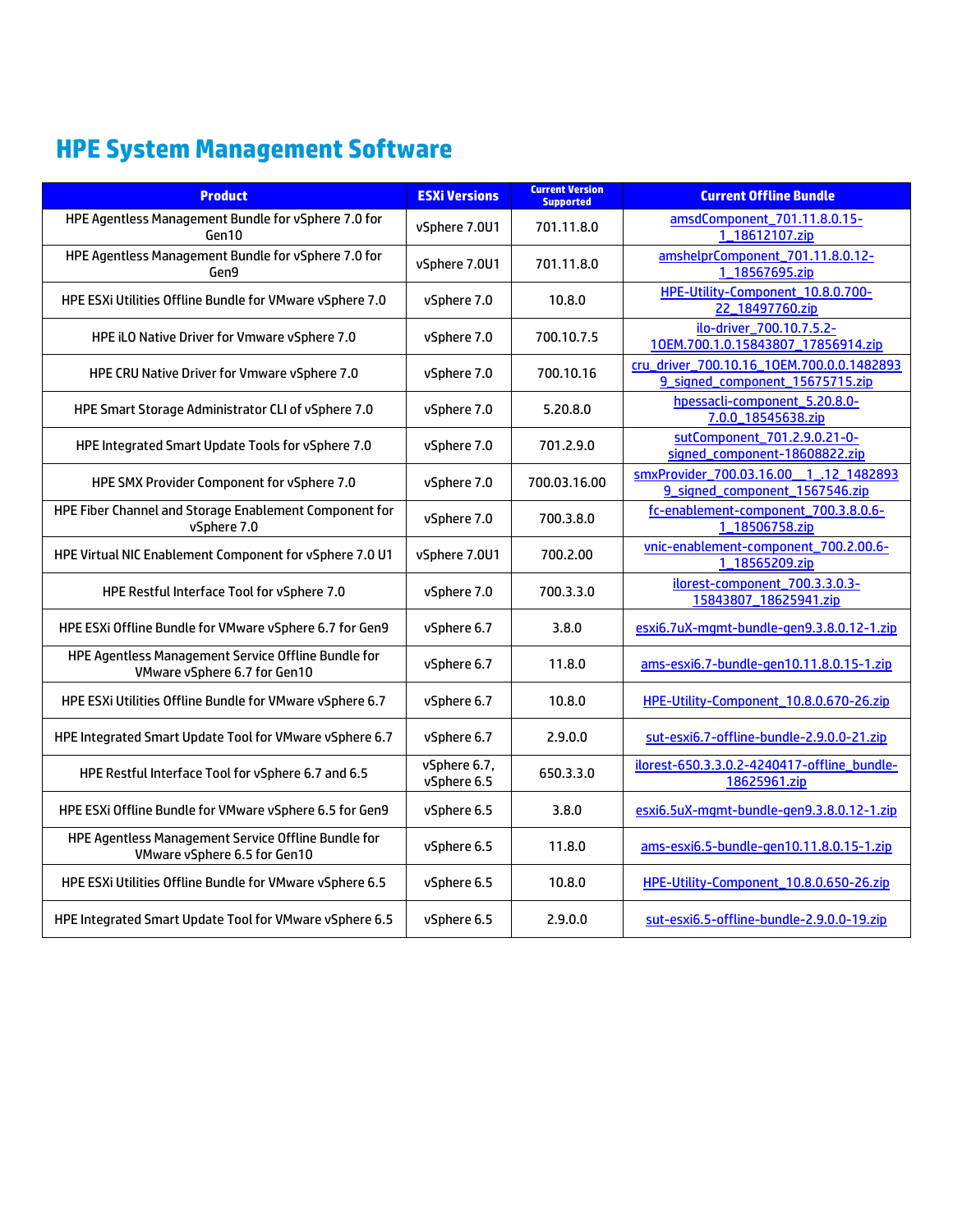## <span id="page-5-0"></span>**Revision History**

| <b>Date</b> | <b>Version</b> | <b>Change Description</b>                                                                                                                                                                                                                                            |  |
|-------------|----------------|----------------------------------------------------------------------------------------------------------------------------------------------------------------------------------------------------------------------------------------------------------------------|--|
| 01.25.2022  | 14.2           | Added support for vSphere 7.0U3c HPE Custom Image Release                                                                                                                                                                                                            |  |
| 11.26.2021  | 14.1           | Added support for vSphere 6.7 Update 3 HPE Custom Image with P06 release.                                                                                                                                                                                            |  |
| 10.26.2021  | 14.0           | Added support for Gen10 and Gen9 SPPs Version 2021.10.0 and October-26-2021 HPE Custom Images for<br>vSphere 7.0u3, vSphere 6.7U3 and vSphere 6.5U3.                                                                                                                 |  |
| 10.05.2021  | 13.0           | Added support for vSphere 7.0 Update 3 HPE Custom Image OS Release and VMware Upgrade Pack (VUP) 1.4.3.                                                                                                                                                              |  |
| 06.30.2021  | 12.5           | Update to VUP 1.4.1.1                                                                                                                                                                                                                                                |  |
| 06.18.2021  | 12.4           | Add SPP 2021.05.0                                                                                                                                                                                                                                                    |  |
| 06.16.2021  | 12.3           | Update to VUP 1.4.2.1                                                                                                                                                                                                                                                |  |
| 05.14.2021  | 12.2           | Update vibsdepot directories for 70U1 and 70U2 device drivers.                                                                                                                                                                                                       |  |
| 05.11.2021  | 12.1           | Fix supported SPP version listed above the OS/SPP/vibsdepot table.                                                                                                                                                                                                   |  |
| 05.04.2021  | 12.0           | Added support for the VMware Upgrade Pack (VUP)1.4.1 and 1.4.2, and Service Pack for ProLiant (SPP)<br>2021.04.0. Added support for the May 2021 HPE Custom Images for vSphere 7.0 Update 2, vSphere 7.0<br>Update 1, vSphere 6.7 Update 3 and vSphere 6.5 Update 3. |  |
| 03.09.2021  | 11.0           | Added support for vSphere 7.0 Update 2 HPE Custom Image OS Release and VMware Upgrade Pack (VUP) 1.3.                                                                                                                                                                |  |
| 01.19.2021  | 10.5           | Added support for the VMware Upgrade Pack (VUP)1.2A and the January 2021 HPE Custom Images for vSphere<br>7.0 Update 1, vSphere 6.7 Update 3 and vSphere 6.5 Update 3.                                                                                               |  |
| 1.8.2021    | 10.4.1         | Fix Driver and Software Update columns for vSphere 7.0 Custom Image.                                                                                                                                                                                                 |  |
| 10.06.2020  | 10.4           | Added support for vSphere 7.0 Update 1, vSphere 67 Update 3 and vSphere 6.5 Update 3 HPE Custom Images<br>October 2020 release, and VMware Upgrade Pack (VUP) 1.2 and Service Pack for ProLiant (SPP) 2020.09.0                                                      |  |
| 08.24.20    | 10.3.1         | Update versions to VUP1.1A, 2020.03.2, 2019.09.1 and add Note for Security fixes made with these new<br>versions.                                                                                                                                                    |  |
| 06.16.2020  | 10.3           | Added support for the vSphere 7.0 Post GA HPE Custom Image June 2020 release and the VMware Upgrade<br>Pack (VUP) 1.1                                                                                                                                                |  |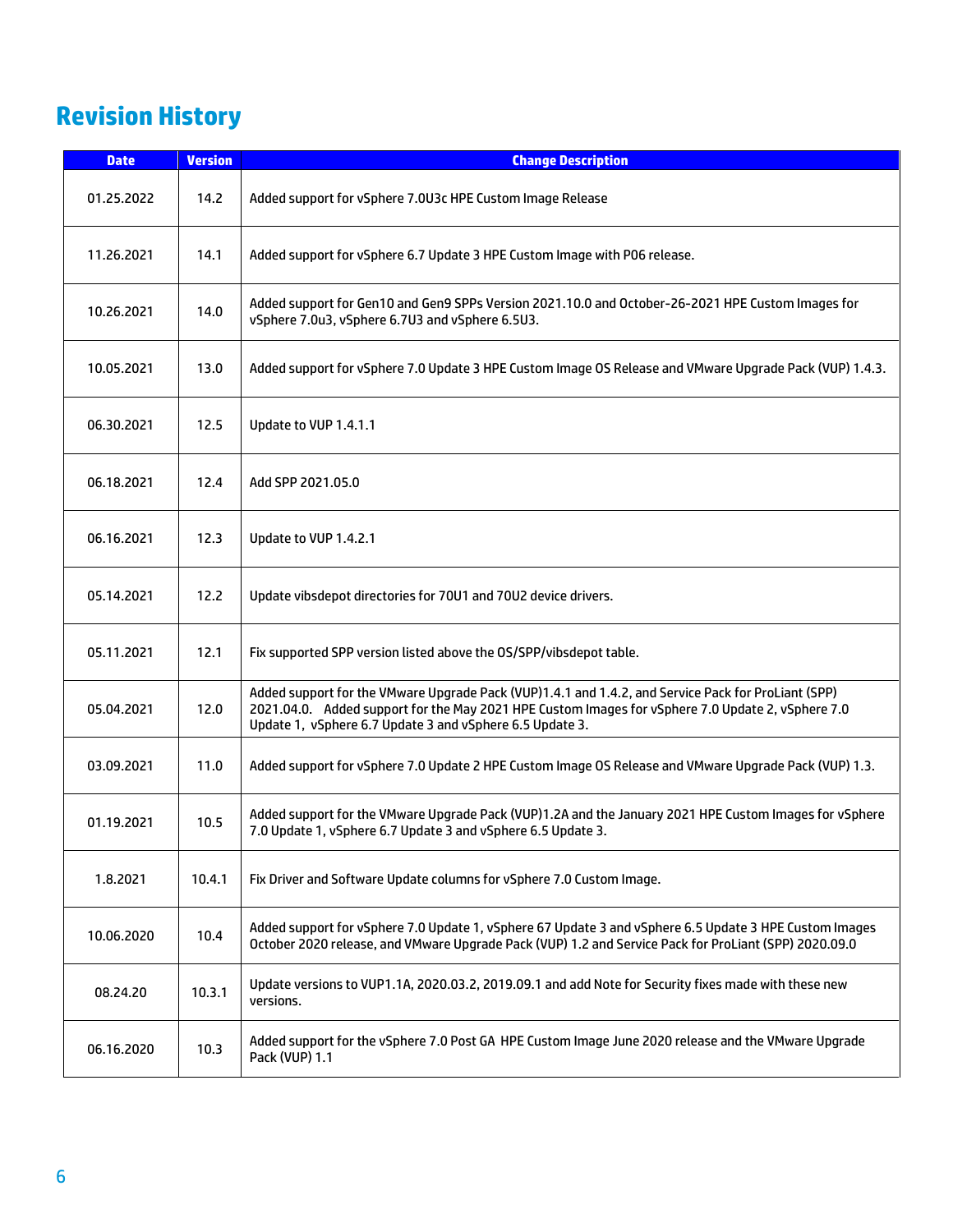| 05.29.2020 | 10.2 <sub>2</sub> | <b>Update HPE Synergy URLs</b>                                                                                                                               |
|------------|-------------------|--------------------------------------------------------------------------------------------------------------------------------------------------------------|
| 04.20.2020 | 10.1              | Added support for the VMware Upgrade Pack (VUP) 1.0                                                                                                          |
| 04.02.2020 | 10.0              | Added support for the vSphere 7.0 HPE Custom Image April 2020 release.                                                                                       |
| 03.09.2020 | 9.0               | Added support for the vSphere 6.5 Update 3 and vSphere 6.7 Update 3 HPE Custom Images March 2020 release<br>and Service Pack for ProLiant (SPP) 2020.03.0    |
| 12.20.2019 | 8.0               | Added support for the vSphere 6.5 Update 3 and vSphere 6.7 Update 3 HPE Custom Images December 2019<br>release and Service Pack for ProLiant (SPP) 2019.12.0 |
| 09.09.2019 | 7.2               | Added support for the vSphere 6.0 Update 3 HPE Custom Image September 2019 release and Service Pack for<br>ProLiant (SPP) 2019.09.0                          |
| 08.29.2019 | 7.1               | Added support for the vSphere 6.5 Update 3 HPE Custom Image August 2019 release                                                                              |
| 08.20.2019 | 7.0               | Added support for the vSphere 6.7 Update 3 HPE Custom Image release                                                                                          |
| 06.27.2019 | 6.0               | Added support for the vSphere 6.5 Update 3 HPE Custom Image release                                                                                          |
| 06.05.2019 | 5.5               | Remove Synergy from note that indicates this document does not apply to.                                                                                     |
| 05.07.2019 | 5.4               | Added support for Service Pack for ProLiant (SPP) 2019.03.1                                                                                                  |
| 04.11.2019 | 5.3               | Added Support for the vSphere 6.7 Update 2 HPE Custom Image release                                                                                          |
| 04.04.2019 | 5.2               | <b>Fixed SPP documentation URLs</b>                                                                                                                          |
| 04.02.2019 | 5.0               | Added support for the Service Pack for ProLiant (SPP) 2019.03.0 release                                                                                      |
| 02.05.2019 | 4.5.1             | Fixed incorrect 670 offline bundles download URL.                                                                                                            |
| 12.10.2018 | 4.5               | Added reference to Synergy and Superdome links.                                                                                                              |
| 11.27.2018 | 4.4               | Added support for Service Pack for ProLiant (SPP) 2018.11.0 with new Management Software Offline Bundles<br>that includes AMS hot-fixes.                     |
| 10.16.2018 | 4.3               | Added support for the vSphere 6.7 Update 1 HPE Custom Image release                                                                                          |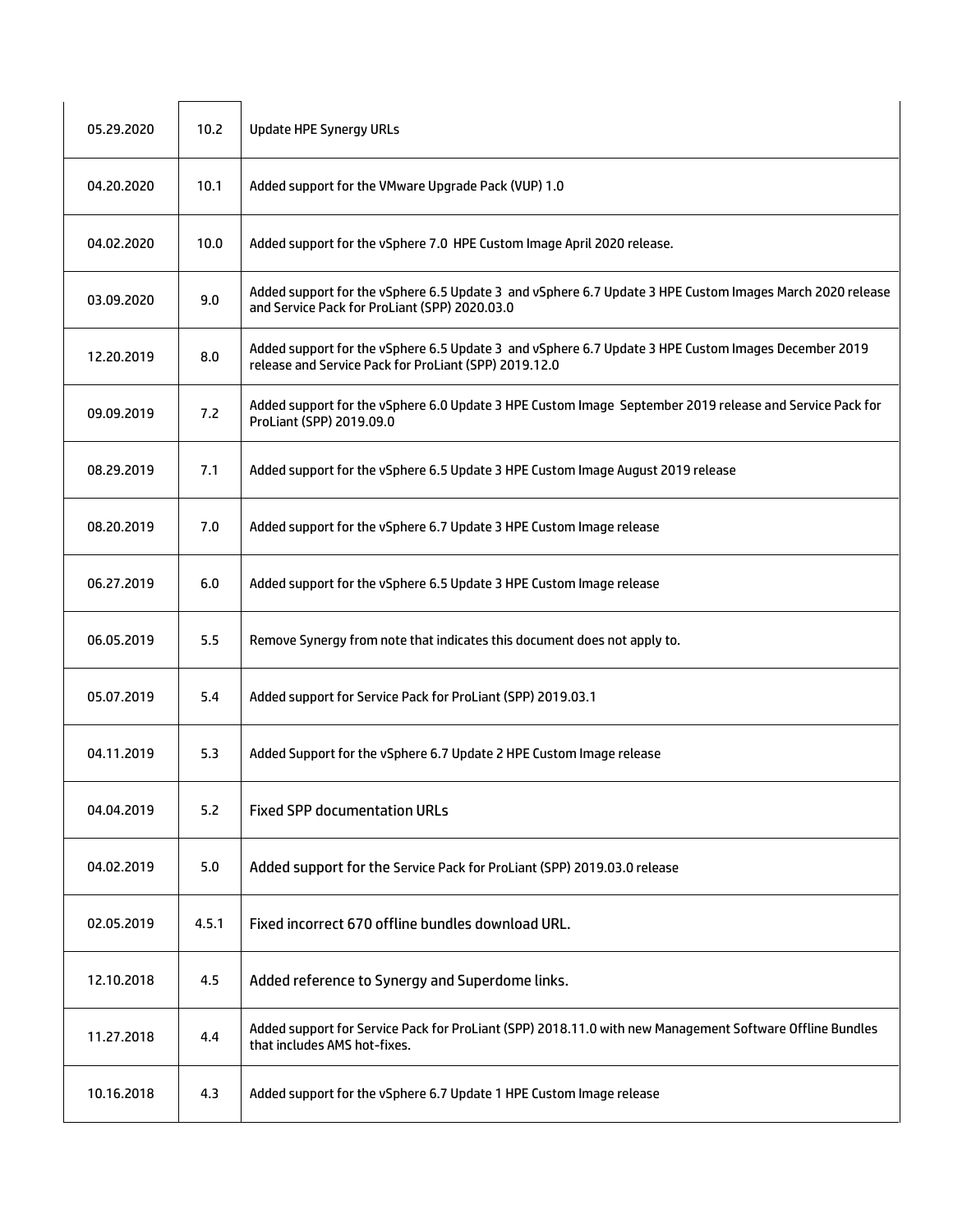| 09.27.2018 | 4.2 | Added support for the Service Pack for ProLiant (SPP) 2018.09.0 release                                                                             |
|------------|-----|-----------------------------------------------------------------------------------------------------------------------------------------------------|
| 07.23.2018 | 4.1 | Fixed vibsdepot download URLs for 6.5 U1                                                                                                            |
| 06.26.2018 | 4.0 | Added support for the Service Pack for ProLiant (SPP) 2018.06.0 release                                                                             |
| 05.07.2018 | 3.2 | Added Support for the vSphere 6.5 Update 2 HPE Custom Image release                                                                                 |
| 04.17.2018 | 3.1 | Added support for the April 17, 2018 vSphere 6.7 HPE Custom Image release and vSphere 6.7 HPE System<br><b>Management Software</b>                  |
| 03.05.2018 | 3.0 | Added support for the Service Pack for ProLiant (SPP) 2018.03.0 release                                                                             |
| 11.20.2017 | 2.1 | Updated the HPE Custom Image-SPP mapping document links in the 'Important Support Notes' section                                                    |
| 11.03.2017 | 2.0 | Adding support for the October 26, 2016 HPE Custom Image releases and for the Service Pack for ProLiant<br>(SPP) 2017.10.1 release                  |
| 10.06.2017 | 1.0 | This is the initial version of this document for the HPE Service Pack for ProLiant (SPP) 2017.07.2 release and for<br>the October HPE Custom Images |

#### **Get connected**

**[hpe.com/info/getconnected](http://www.hpe.com/info/getconnected)**

Current HPE driver, support, and security alerts delivered directly to your desktop

© Copyright 2021, 2022 Hewlett Packard Enterprise Development Company, L.P. The information contained herein is subject to change without notice. The only warranties for HPE products and services are set forth in the express warranty statements accompanying such products and services. Nothing herein should be construed as constituting an additional warranty. HPE shall not be liable for technical or editorial errors or omissions contained herein.

Trademark acknowledgments, if needed.

8 Updated January 25, 2022 Created July 2017